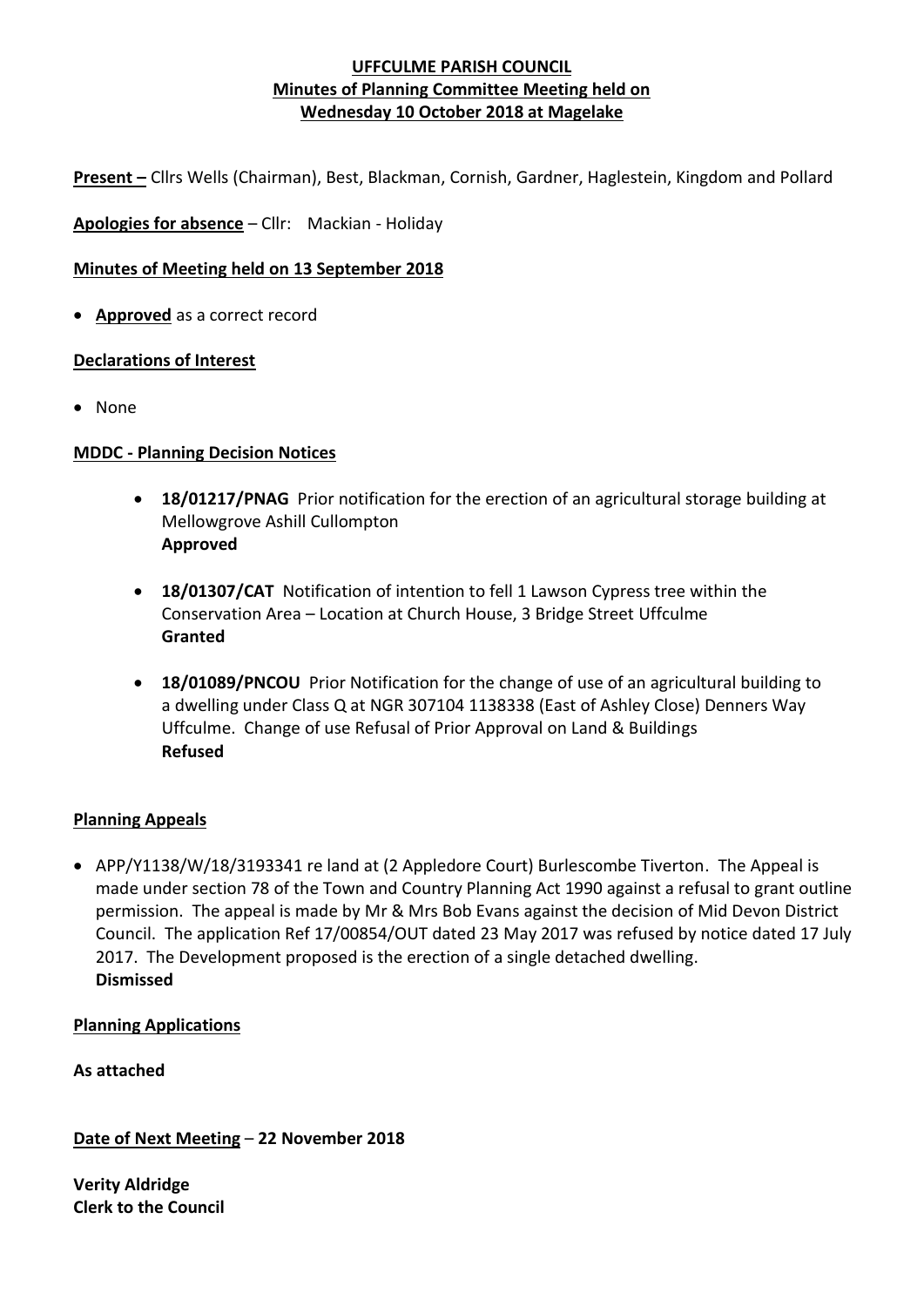# **18/01416/FULL - Change of use of ground shop and office and first floor store room to residential dwelling at 10 Fore Street Uffculme Cullompton**

He Council has no objections to the application and notes that permission has been granted in the past.

The Council does have concerns about the parking impact of a large family home and would suggest all parking options are reviewed alongside any future applications.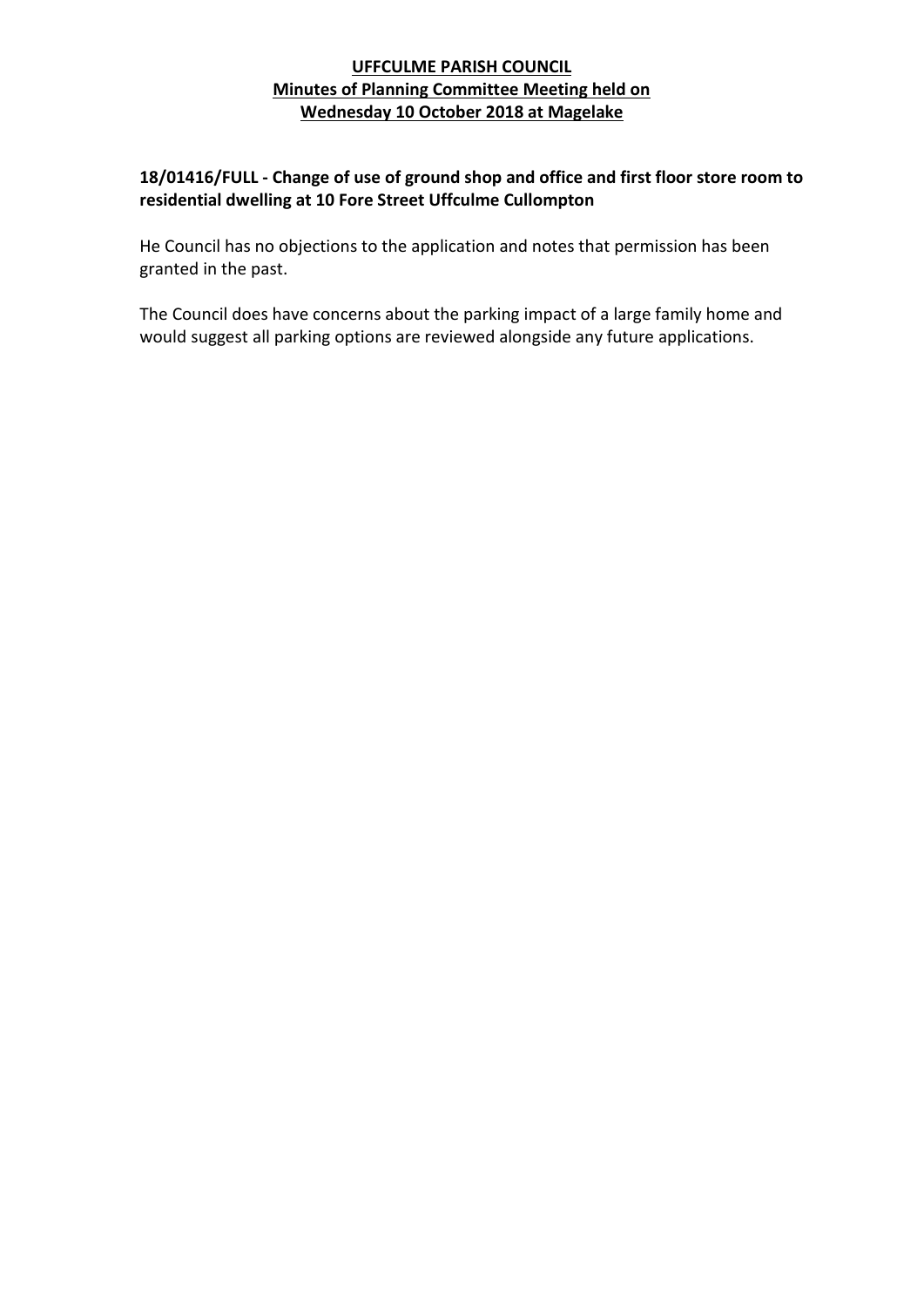# **18/01403/FULL - Change of use from orchard to domestic garden at Land at NGR 308638 111312 R/O The Garden House Ashill**

The Council has no objections to this application.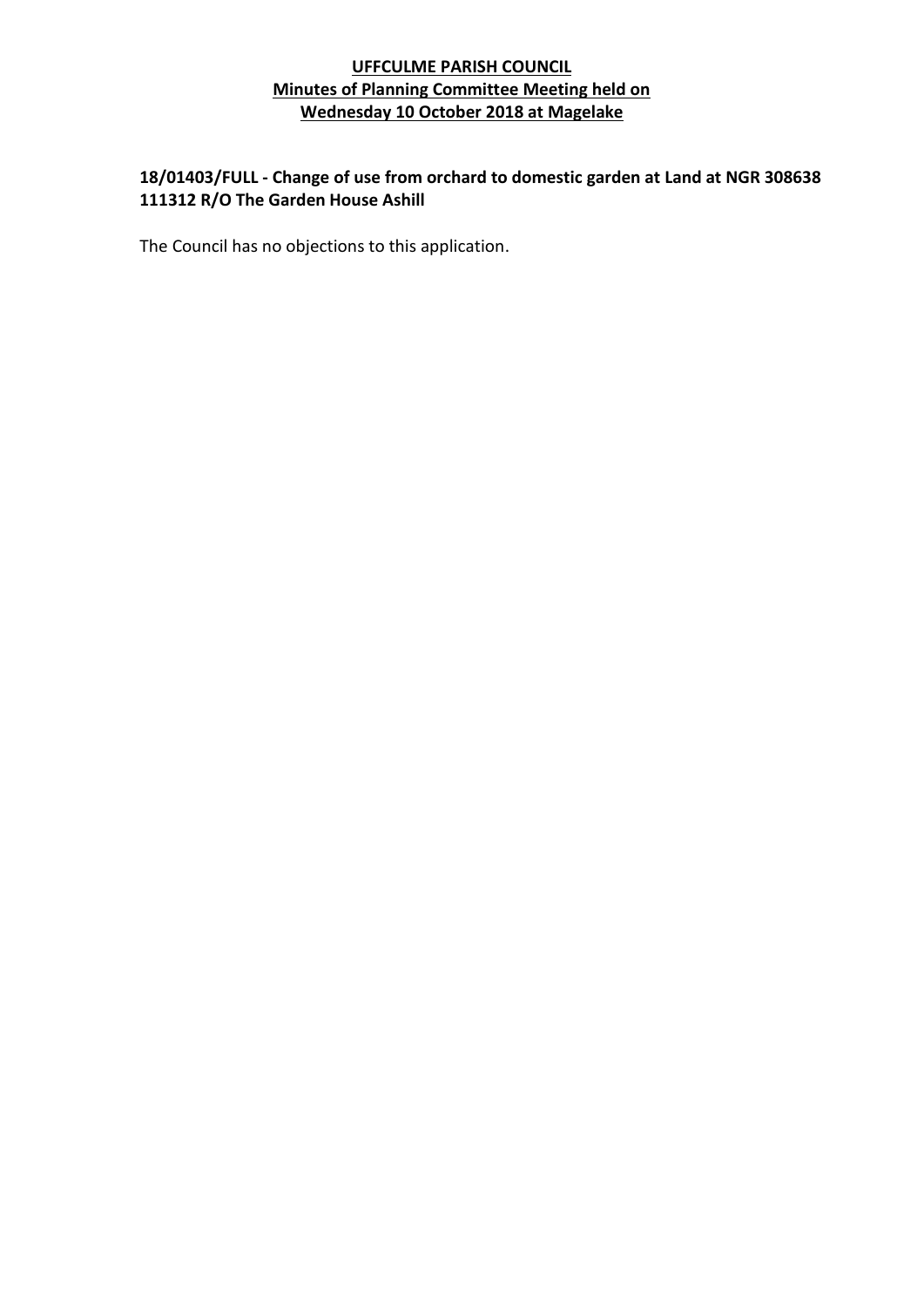# **18/01076/FULL - Replacement of 2 windows with uPVC double glazed windows at 36 Trafalgar Court Clay Lane Uffculme**

The Council has no objections to this application.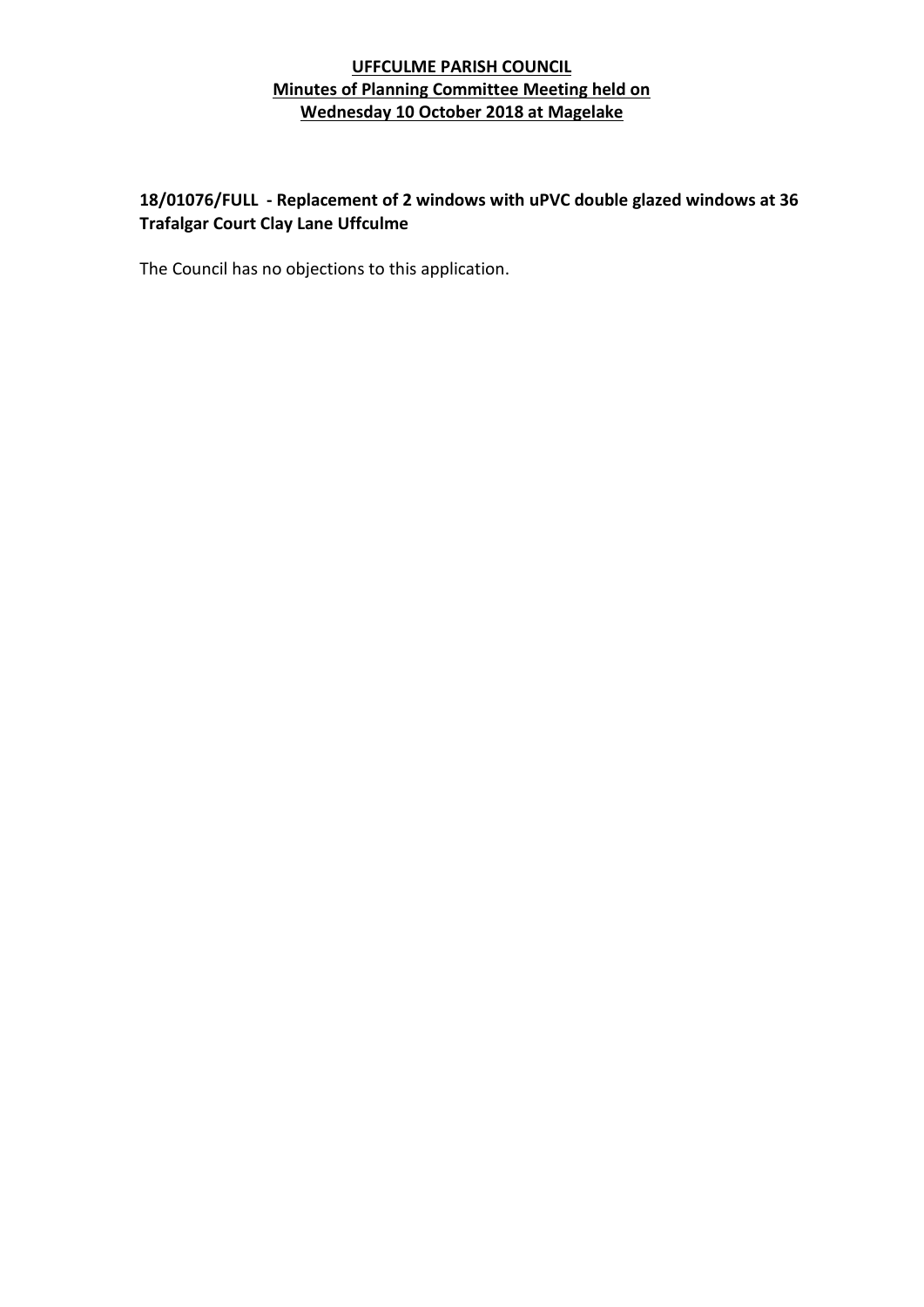# **18/01492/CAT – Notification of intention to fell one Poplar tree within Conservation Area at The Pippins Ashill Cullompton**

The Council has no objections to this application but refers the application to be considered by the arboriculturalist.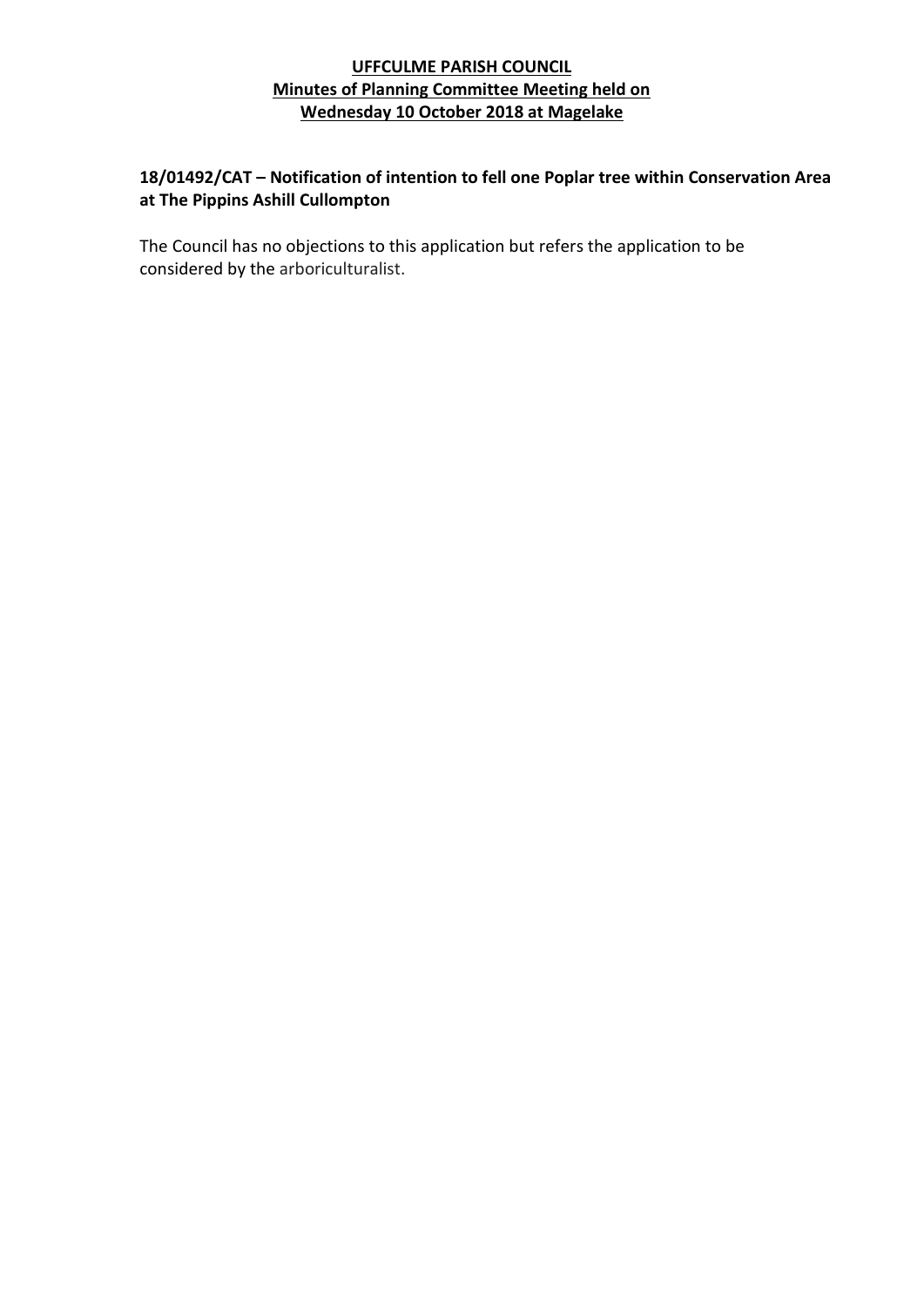# **18/01548/CAT – Notification of intention to fell 1 Conifer in a Conservation Area at 4 Coldharbour Uffculme**

The Council has no objections to this application but refers the application to be considered by the arboriculturalist.